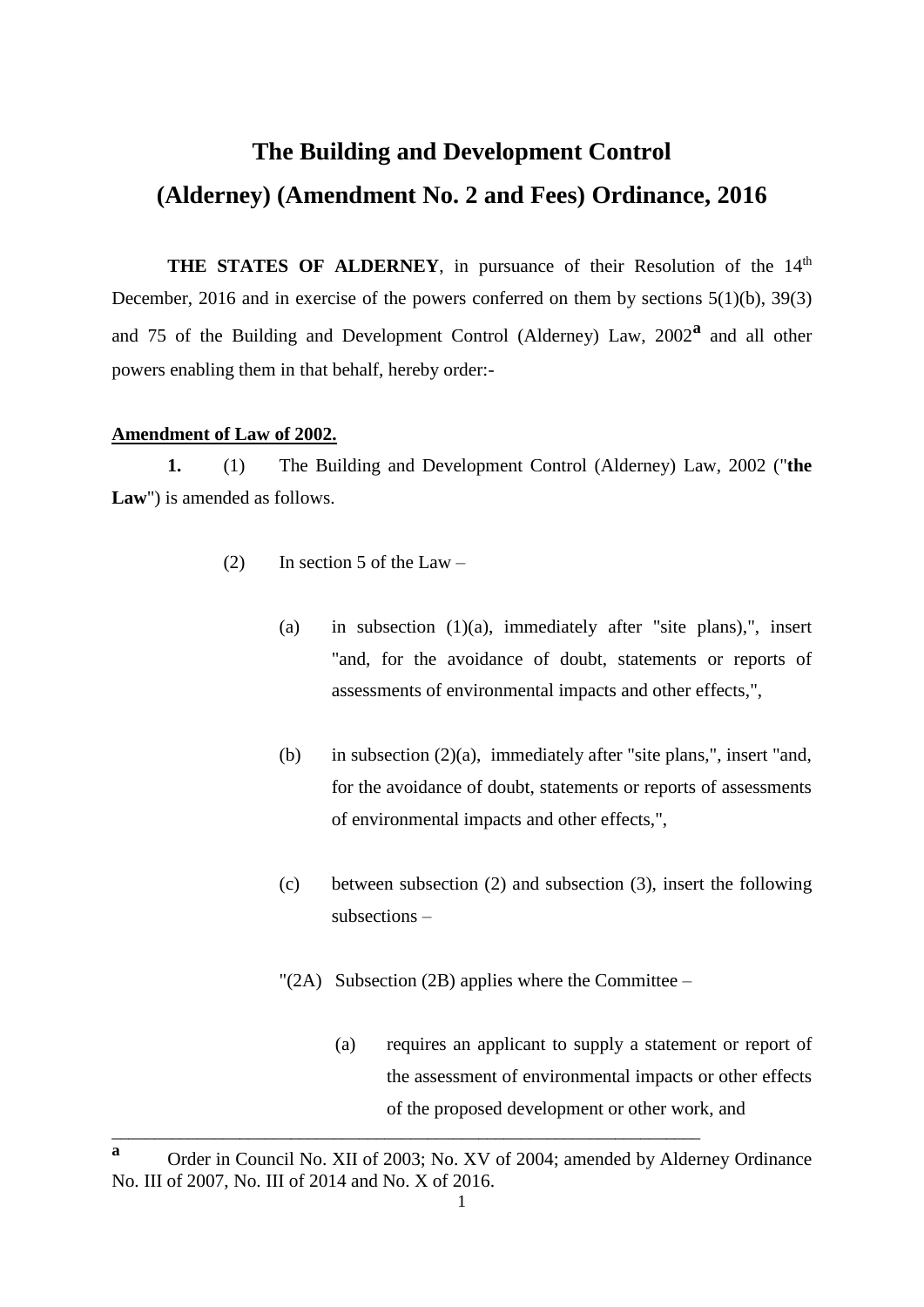- (b) is of the opinion that the proposed development or other work –
	- (i) may have significant environmental impacts or other effects, or
	- (ii) is of such a scale, complexity or nature, or is likely to have such effects, that would require the services in subsection (2B)(a).

(2B) Where this subsection applies, the Committee may, subject to subsections  $(2C)$  –

- (a) engage the services of an expert (not employed by the States of Alderney) to review and evaluate the assessment of the environmental impacts or other effects of the proposed development or other work, including to thoroughly review any environmental statement setting out the findings of such an assessment and make a written report to the Committee in relation to the application, and
- (b) require the applicant
	- (i) to pay any reasonable fees and charges for, and reasonable costs of, those services, and
	- (ii) to give the States security by bond or otherwise for the payment in subparagraph (i).

(2C) Before incurring any fees, charges or costs that may be charged to the applicant under subsection  $(2B)(b)(i)$ , the Committee must –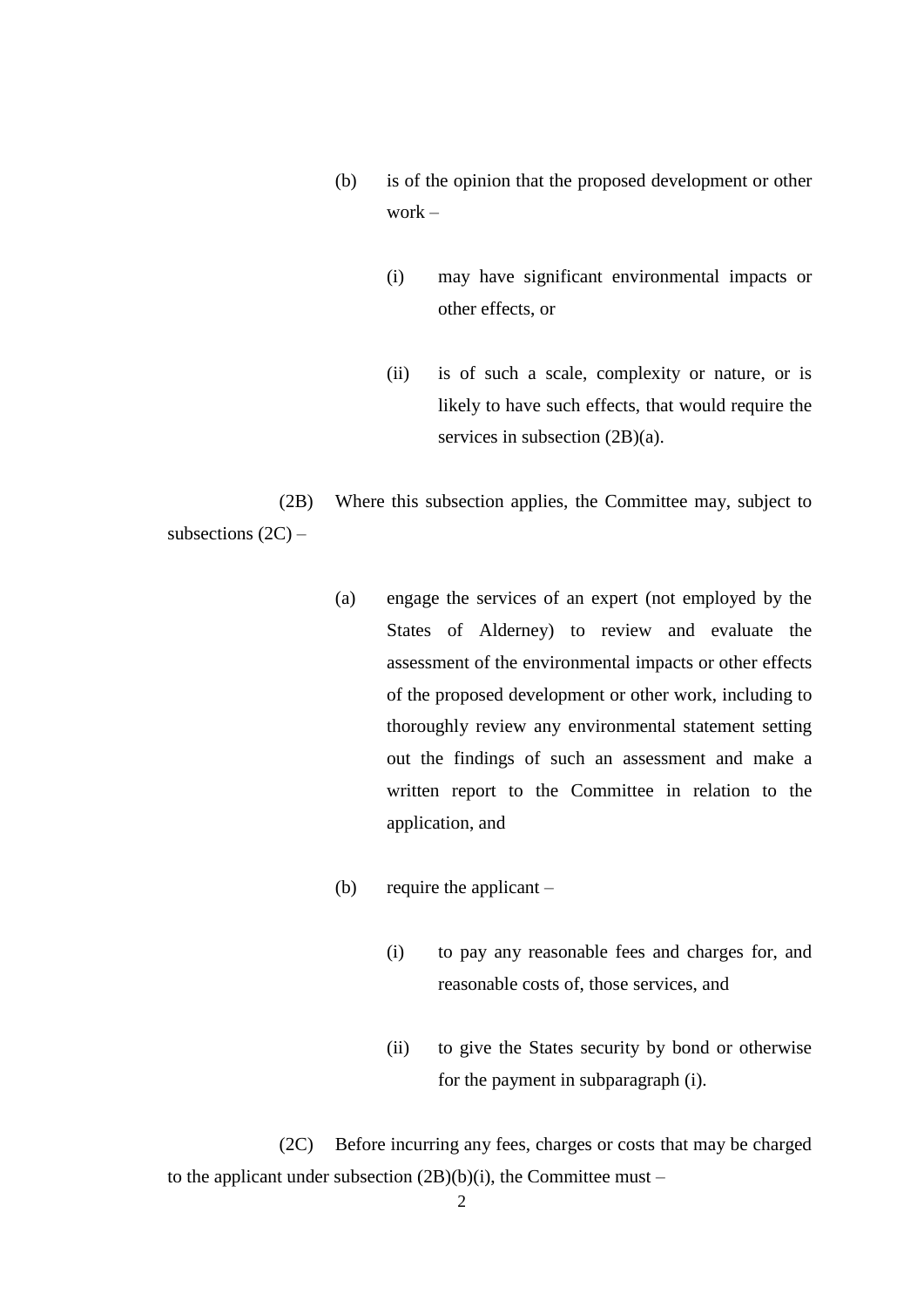- (a) consult the Director of Planning of the States of Guernsey (or the professional head of planning of the States of Guernsey, if known by a different designation), or any other person nominated in place of that person by resolution of the States of Alderney, as to whether the fees, charges and costs likely to be incurred are reasonable, and
- (b) ask the applicant whether the applicant wishes to proceed with the application in light of the likely fees, charges and costs payable under subsection (2B)(b).", and
- (d) in subsection (3), immediately after  $"(2)"$ , insert "or  $(2B)(b)"$ .
- (3) In section  $6(5)$ 
	- (a) delete "or" at the end of paragraph (ba), and
	- (b) between paragraphs (ba) and (c), insert the following paragraphs –
		- "(bb) if the applicant fails to indicate that the applicant wishes to proceed with the application, after being asked under section  $5(2C)(b)$ , or
		- (bc) if the applicant fails to pay any fee, charge or cost, or fails to give the States security by bond or otherwise for payment of any fee, charge or cost, where required by the Committee under section 5(2B)(b),".

#### **Fees to accompany applications for permission to carry out development or other work.**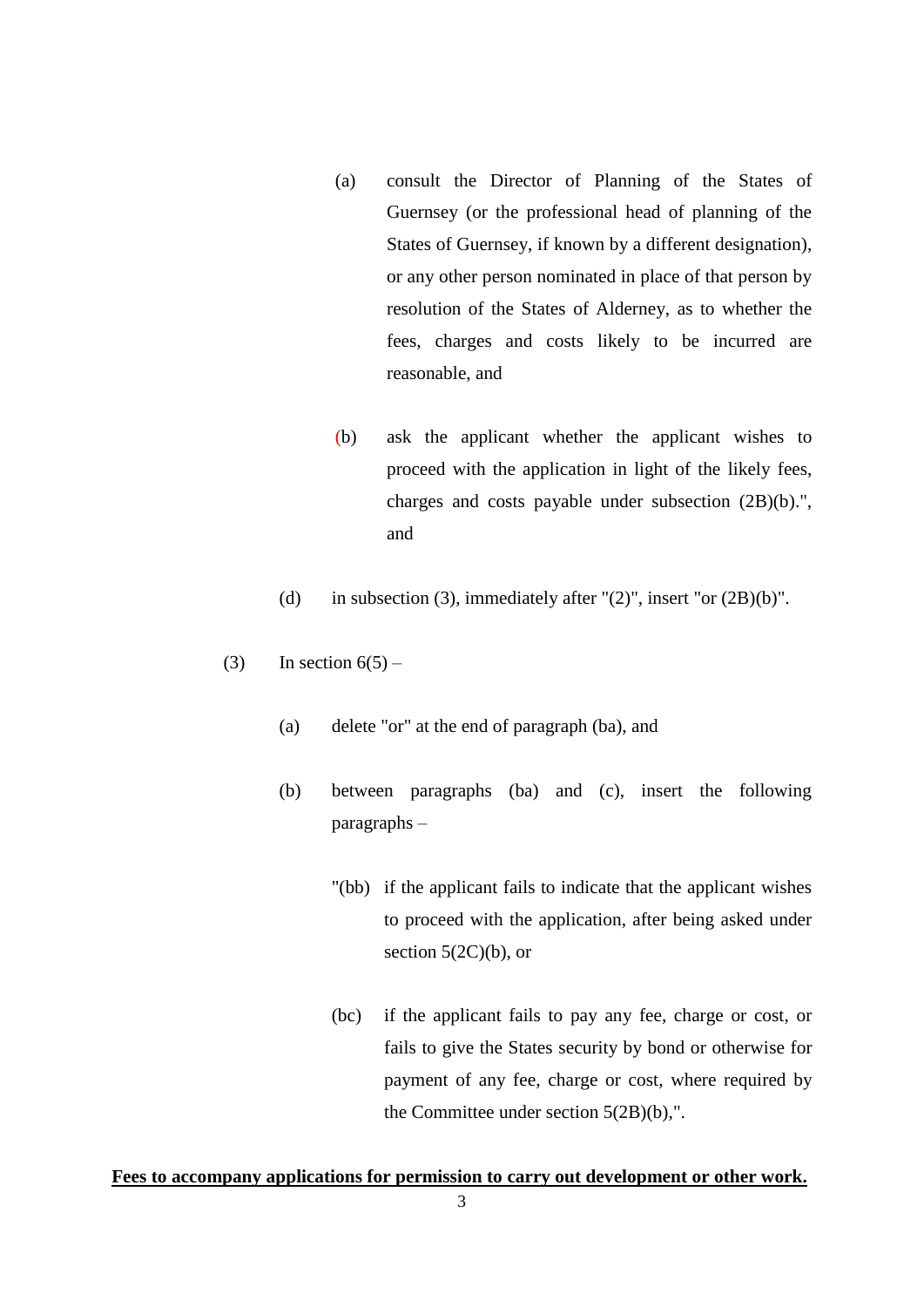**2**. An application, made on or after the 1 st January, 2017, under section 5 of the Law for permission to carry out development or other work, referred to in the second column of the table set out in Schedule 1 to this Ordinance, shall be accompanied by the relevant fee, payable to the States, set out in the third column of that table or otherwise calculated by reference to that table, subject to the notes appearing in Schedule 1 after the table.

#### **Fees to accompany applications for preliminary declarations.**

**3.** An application, made on or after the 1<sup>st</sup> January, 2017, under section 10A of the Law for a preliminary declaration in relation to development or other work shall be accompanied by a fee equal to 50% of the fee calculated under section 2 for an application for permission to carry out the development or other work in question.

#### **Fees to accompany deposit of full plans.**

**4**. (1) Subject to subsection (2), a deposit of full plans deposited with the Committee, on or after the  $1<sup>st</sup>$  January, 2017, under the building regulations in respect of building work or a material change of use referred to in the second column of the table set out in Schedule 2 to this Ordinance shall be accompanied by the relevant fee, payable to the States, set out in the third column of that table, subject to the notes appearing in Schedule 2 after the table.

- (2) No fee is payable where
	- (a) building regulations provide for the Committee to accept, as evidence of compliance with building regulations, certificates to that effect by specified persons, and
	- (b) any requirements of building regulations in that regard are met in relation to the building work or material change of use in question.

#### **Refund of part of fee.**

**5.** Where the Committee rejects plans deposited under the building regulations it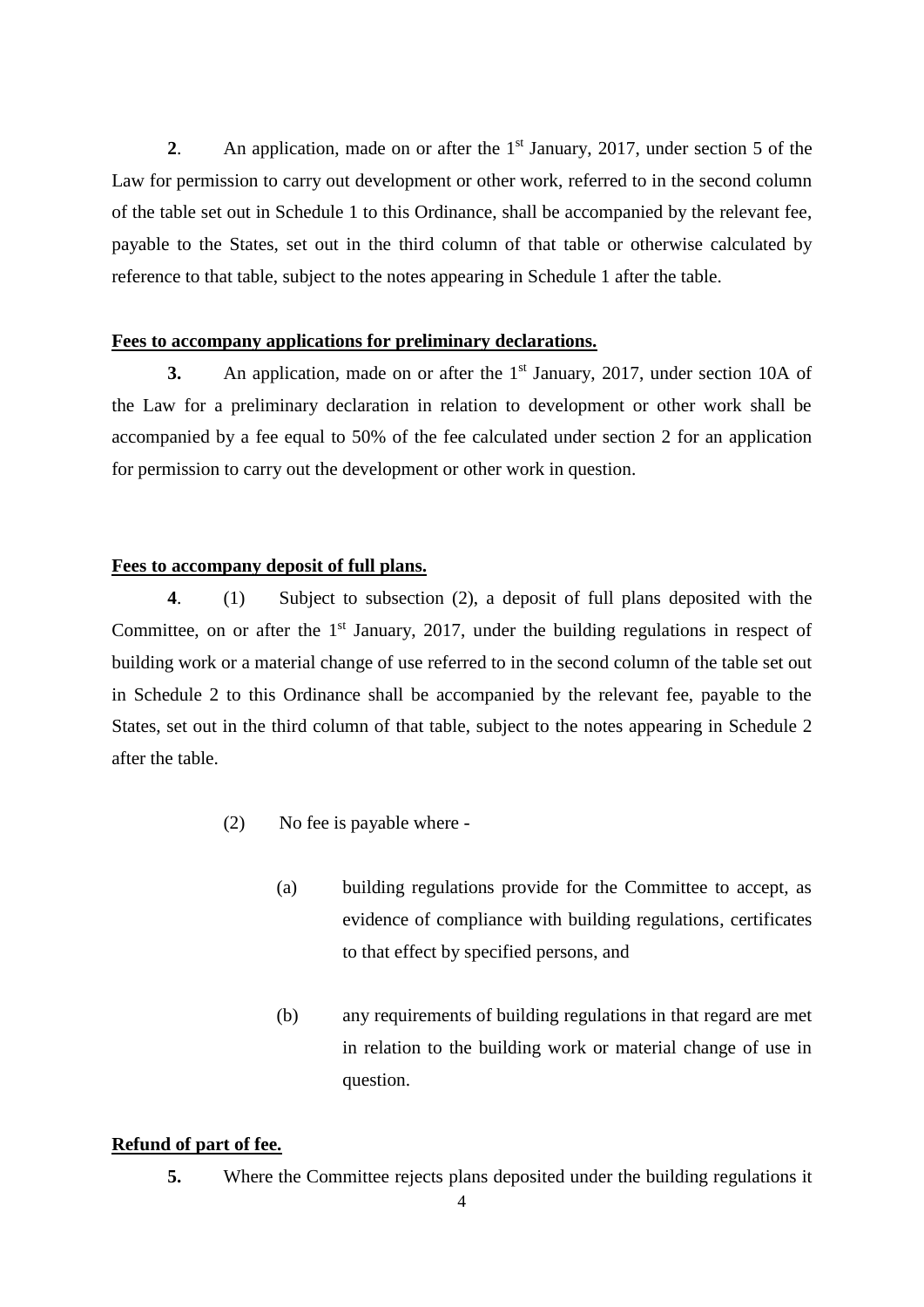shall, as soon as reasonably practicable after such rejection, refund to the person by whom, or on whose behalf, such plans were deposited fifty per cent of the fee paid in accordance with section 4.

#### **Consequential repeals.**

**6**. The Building and Development Control (Alderney) (Amendment and Fees) Ordinance, 2014<sup>b</sup> is repealed; but, for the avoidance of doubt, this repeal does not affect any amendments to, or repeal of, any other enactments by that Ordinance.

## **Interpretation.**

**7.** (1) In this Ordinance, unless the context requires otherwise -

"**building**" where used in relation to a deposit of full plans under the building regulations has the meaning in section 43B of the Law,

"**building regulations**" means any regulations made, or having effect as if made, under section 39 of the Law,

"**building work"** has the meaning in the building regulations,

"**dwelling**" includes a dwelling-house and a flat,

"**enactment**" means any Law, Ordinance or subordinate legislation and includes any provision or portion of a Law, an Ordinance or any subordinate legislation,

**"flat"** where used in relation to –

(a) an application to carry out development or other work, means a self-contained dwelling comprising part of a building and lying wholly or partly above or below some other part of that

\_\_\_\_\_\_\_\_\_\_\_\_\_\_\_\_\_\_\_\_\_\_\_\_\_\_\_\_\_\_\_\_\_\_\_\_\_\_\_\_\_\_\_\_\_\_\_\_\_\_\_\_\_\_\_\_\_\_\_\_\_\_\_\_\_\_\_\_\_

**b** Alderney Ordinance No. III of 2014.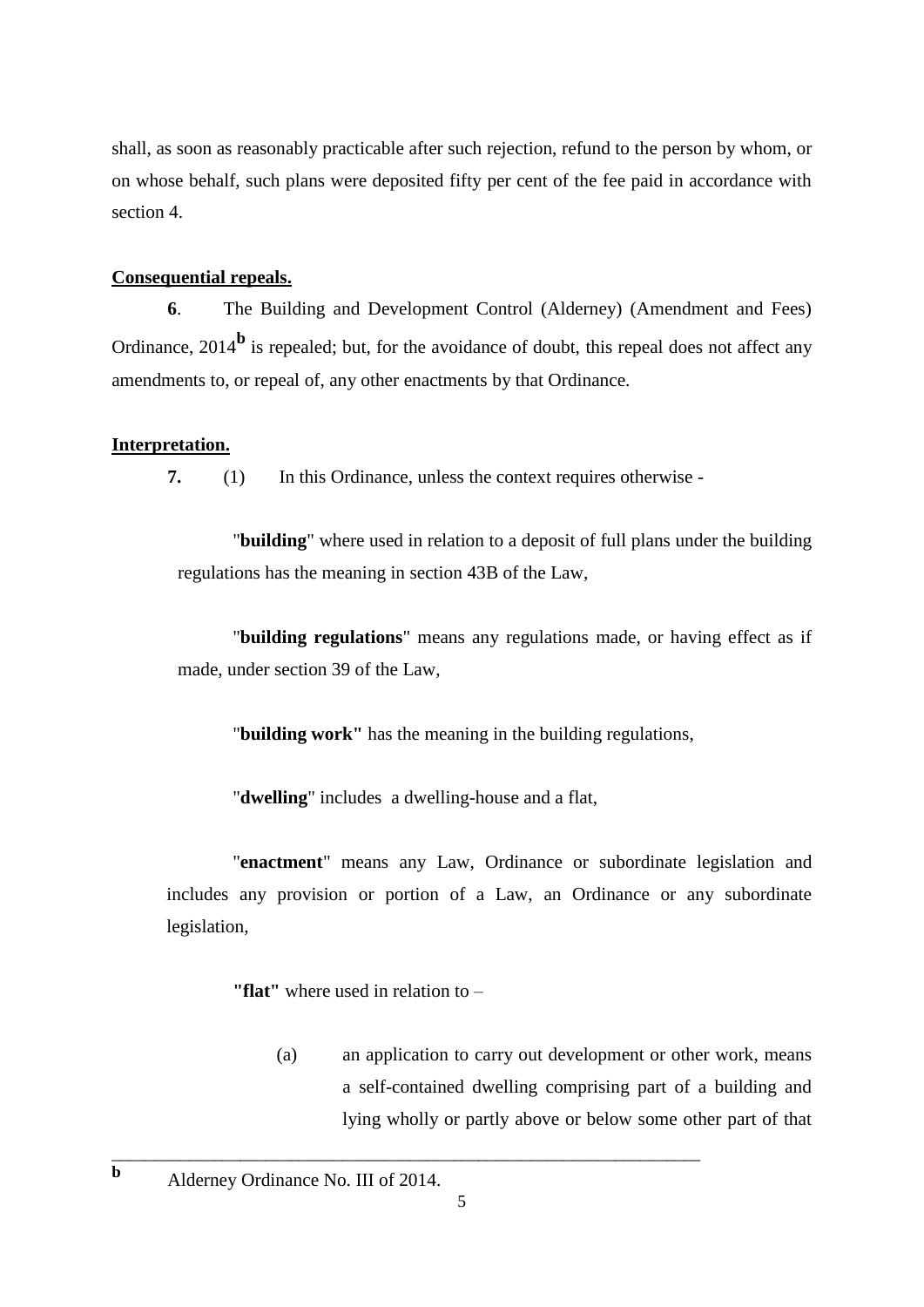building, and

(b) a deposit of full plans under the building regulations has the meaning in the building regulations,

"**full plans**" has the meaning in the building regulations,

"**the Law**": see section 1(1),

## "**material change of use**" -

- (a) where used in relation to an application to carry out development or other work or an application for a preliminary declaration, is construed in accordance with section 76(3) of the Law, and
- (b) where used in relation to a deposit of full plans under the building regulations, has the meaning in the building regulations,

"**subordinate legislation**" means any regulation, rule, order, rule of court, resolution, scheme, byelaw or other instrument made under any statutory, customary or inherent power and having legislative effect, but does not include an Ordinance,

and other expressions have the same meaning as in the Law.

(2) Any reference in this Ordinance to an enactment is a reference thereto as from time to time amended, re-enacted (with or without modification), extended or applied.

(3) The Interpretation (Guernsey) Law, 1948**<sup>c</sup>** shall apply to the

<sup>c</sup> Ordres en Conseil Vol. XIII, p. 355.

\_\_\_\_\_\_\_\_\_\_\_\_\_\_\_\_\_\_\_\_\_\_\_\_\_\_\_\_\_\_\_\_\_\_\_\_\_\_\_\_\_\_\_\_\_\_\_\_\_\_\_\_\_\_\_\_\_\_\_\_\_\_\_\_\_\_\_\_\_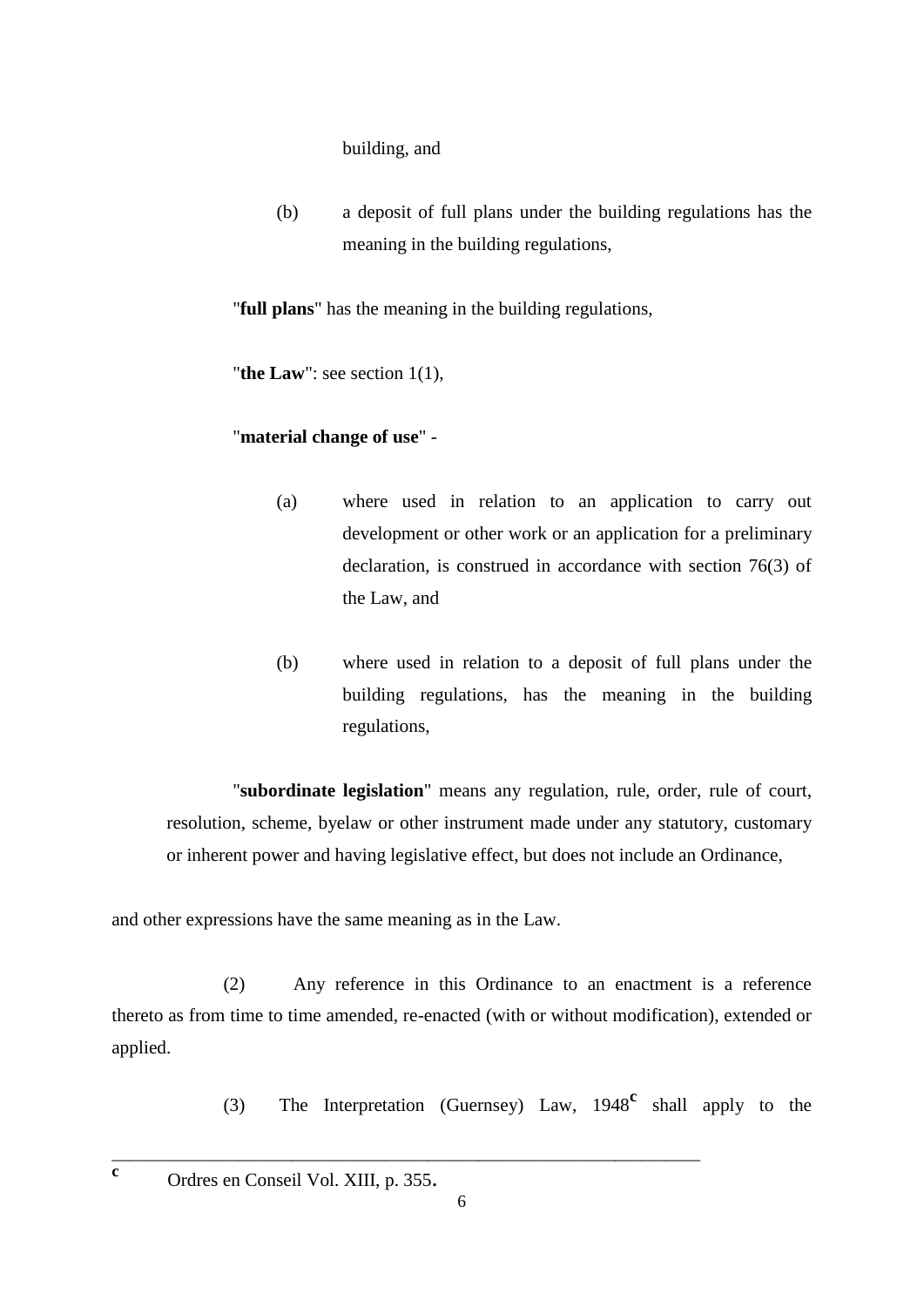interpretation of this Ordinance as it applies to the interpretation of an enactment in force in the Island of Guernsey.

## **Citation.**

**8.** This Ordinance may be cited as the Building and Development Control (Alderney) (Amendment No. 2 and Fees) Ordinance, 2016.

## **Commencement.**

**9.** This Ordinance shall come into force on the 1<sup>st</sup> January, 2017.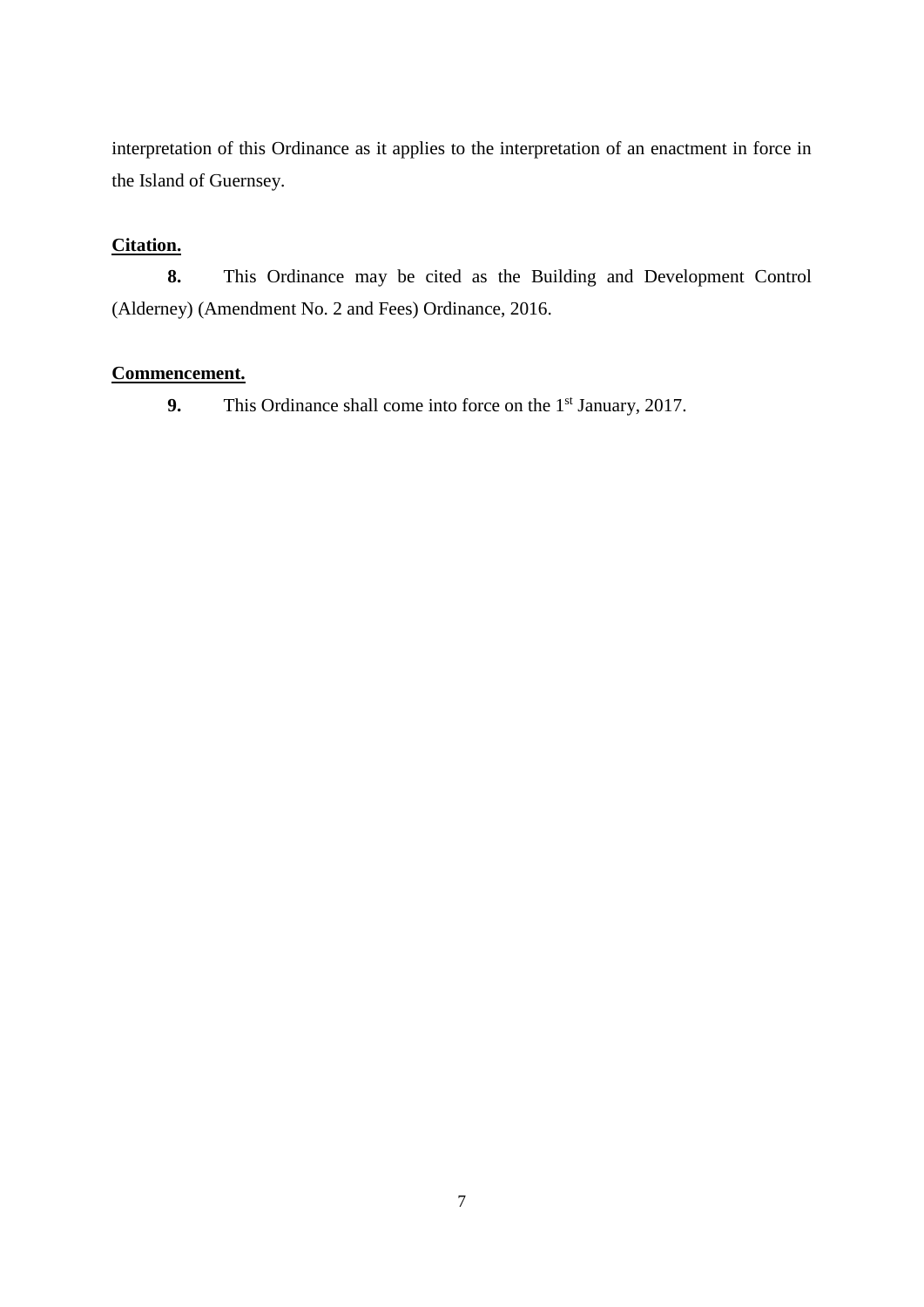## SCHEDULE 1

Section 2

## TABLE OF FEES TO ACCOMPANY APPLICATIONS FOR PERMISSION TO CARRY OUT DEVELOPMENT OR OTHER WORK

| <b>CATEGOR</b>          | DEVELOPMENT OR OTHER WORK TO                          | <b>FEE</b>           |
|-------------------------|-------------------------------------------------------|----------------------|
| Y                       | <b>WHICH APPLICATION RELATES</b>                      | $\mathbf f$          |
| $\mathbf{1}$            | The erection of a dwelling or the material change     |                      |
|                         | of use of a building to create a dwelling including   |                      |
|                         | any associated works.                                 |                      |
| A                       | for each dwelling-house erected or created            | 650                  |
| B                       | for each flat erected or created                      | 325                  |
| $\boldsymbol{2}$        | The erection of a building, or the extension to a     |                      |
|                         | building, not falling within category 1 or 4, in      |                      |
|                         | relation to, or within the curtilage of, a dwelling-  |                      |
|                         | house, including any associated works.                |                      |
| $\mathbf{A}$            | for each building or extension of less than 20 square | 140                  |
|                         | metres in floor area                                  |                      |
| B                       | for each building or extension of 20 square metres or | $£140$ for the first |
|                         | more in floor area                                    | 20 square metres     |
|                         |                                                       | and £35 for each     |
|                         |                                                       | additional 10        |
|                         |                                                       | square metres and    |
|                         |                                                       | for any additional   |
|                         |                                                       | part remaining of    |
|                         |                                                       | less than 10 square  |
|                         |                                                       | metres               |
| $\overline{\mathbf{3}}$ | The erection of a building, or the extension to a     |                      |
|                         | building, not falling within category 4, other than   |                      |
|                         | in relation to a dwelling-house or within the         |                      |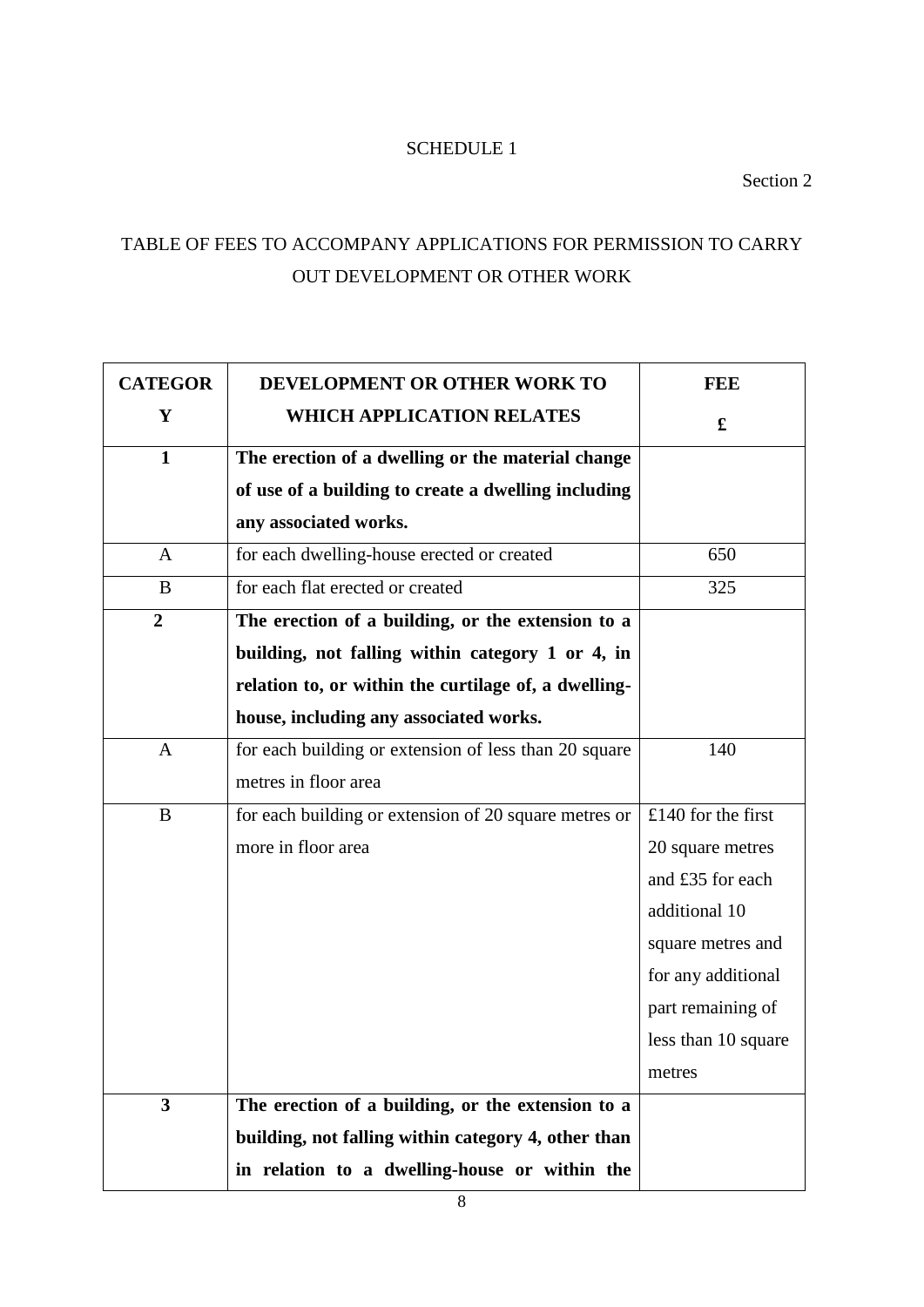|                         | curtilage of a dwelling-house, including any                      |                      |
|-------------------------|-------------------------------------------------------------------|----------------------|
|                         | associated works.                                                 |                      |
| $\mathbf{A}$            | for each building or extension of less than 20 square             | 175                  |
|                         | metres in floor area                                              |                      |
| B                       | for each building or extension of 20 square metres or             | £175 for the first   |
|                         | more in floor area                                                | 20 square metres     |
|                         |                                                                   | and £50 for each     |
|                         |                                                                   | additional 10        |
|                         |                                                                   | square metres and    |
|                         |                                                                   | for any additional   |
|                         |                                                                   | part remaining of    |
|                         |                                                                   | less than 10 square  |
|                         |                                                                   | metres               |
| $\overline{\mathbf{4}}$ | For the carrying out of any minor or temporary                    | 45                   |
|                         | development or other work not falling within                      |                      |
|                         | category 5 and not involving a structural                         |                      |
|                         | alteration to a building, for all such development                |                      |
|                         | or works                                                          |                      |
| 5                       | For a material change of use of a building or                     | 175                  |
|                         | other land other than a material change of use to                 |                      |
|                         | create a dwelling.                                                |                      |
| 6                       | For the carrying out of any development or other                  |                      |
|                         | work not falling within any other category in this                |                      |
|                         | Table.                                                            |                      |
| A                       | in respect of a site of 0.1 of a hectare $(1/4)$ of an acre)      | 150                  |
|                         | in area or less                                                   |                      |
| B                       | in respect of a site exceeding 0.1 of a hectare $(\frac{1}{4}$ of | 350                  |
|                         | an acre) in area but not exceeding 0.4 of a hectare               |                      |
|                         | (1 acre) in area                                                  |                      |
| $\mathcal{C}$           | in respect of a site exceeding 0.4 of a hectare (1                | £350 for the first   |
|                         | acre) in area, for each additional 0.4 of a hectare (1            | 0.4 of a hectare and |
|                         | acre) and for any additional part remaining of less               | £350 for each        |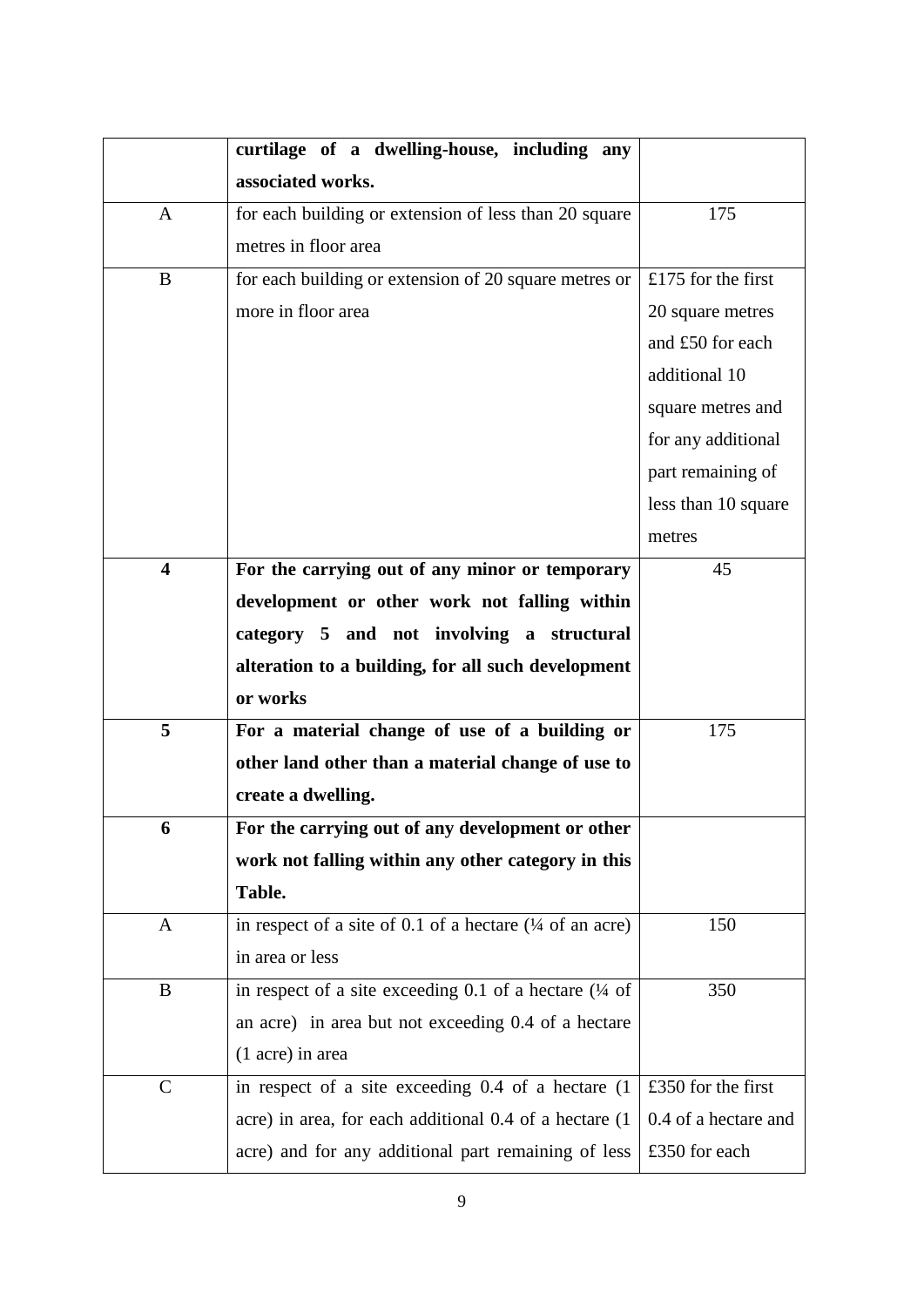| than $0.4$ of a hectare $(1 \text{ acre})$ | additional 0.4 of a |
|--------------------------------------------|---------------------|
|                                            | hectare and for any |
|                                            | additional part     |
|                                            | remaining of less   |
|                                            | than 0.4 of a       |
|                                            | hectare             |

#### **NOTES TO THE TABLE OF FEES**

#### **Retrospective applications.**

**1.** Where an application is made in respect of development or other work which has been carried out without permission or in breach of any previous permission, including any condition of approval, the fee payable, to the extent that such application relates to such development or work, is double that otherwise payable in accordance with this Schedule.

#### **Proposed development within more than one sub-category.**

**2.** Where the application includes development or other work falling within more than one sub-category of the fees table then, subject to the other notes to this Schedule, the fee payable is calculated by adding the fees for each relevant sub-category together.

#### **Demolition and associated works.**

- **3.** Despite paragraph 2
	- (a) where a category or sub-category of development or other work is described as including works associated with that development or work a separate fee is not payable in respect of those associated works where they also fall within another category or sub-category to the Table, and
	- (b) where demolition is necessary to carry out other development or work falling within any category of this Table no additional fee is payable in respect of that demolition.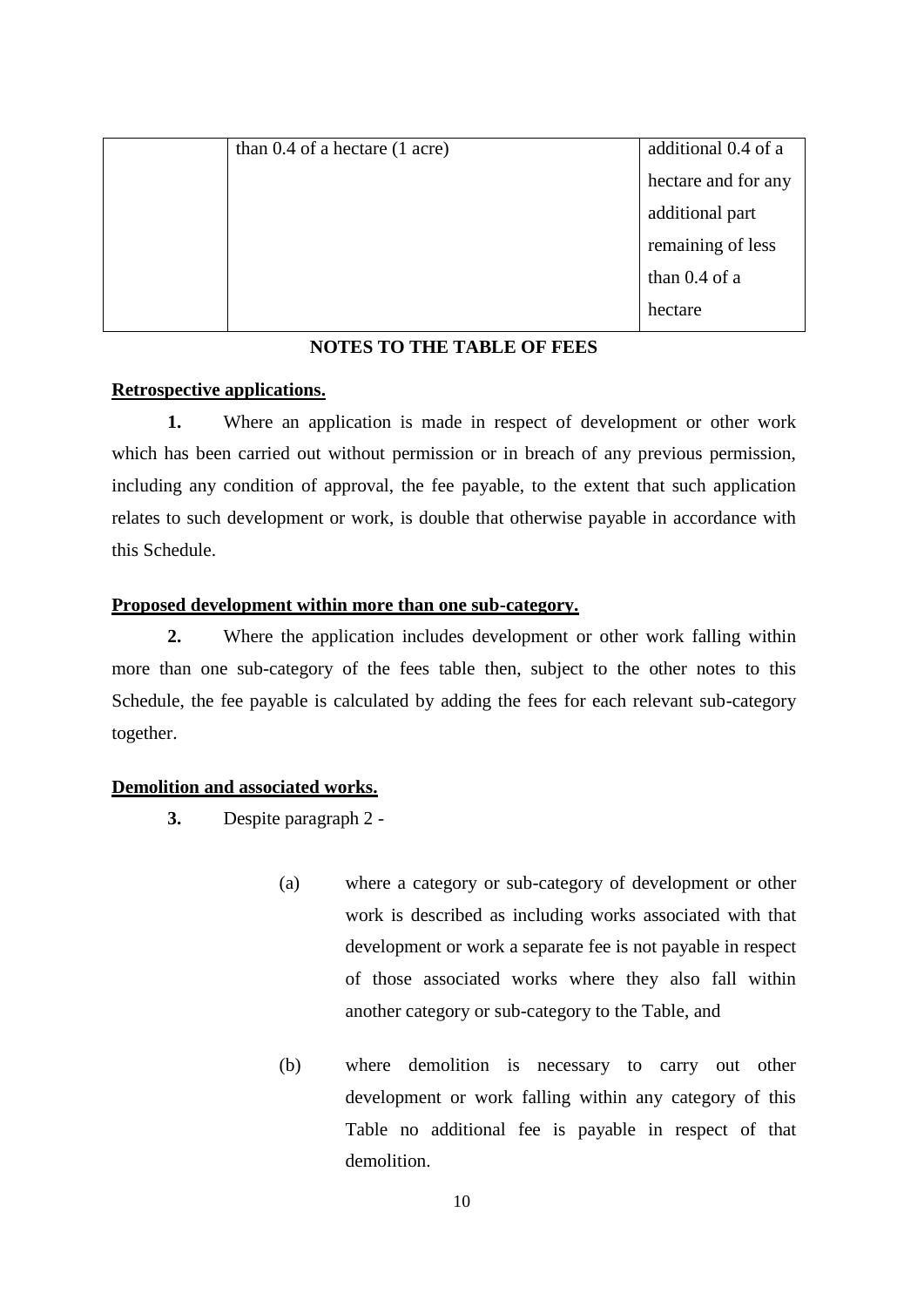#### **Interpretation.**

**4.** In this schedule -

"**associated works"** means any works which can reasonably be regarded as necessary in order to carry out the description of development or other work in question and related terms shall be construed accordingly, and

**"floor area"** means the gross aggregate of the area of all new floors created or formed by the development or other work, measured internally (from the eaves in the case of additional floor area in a roofspace), including any floor area covered by internal walls or partitions.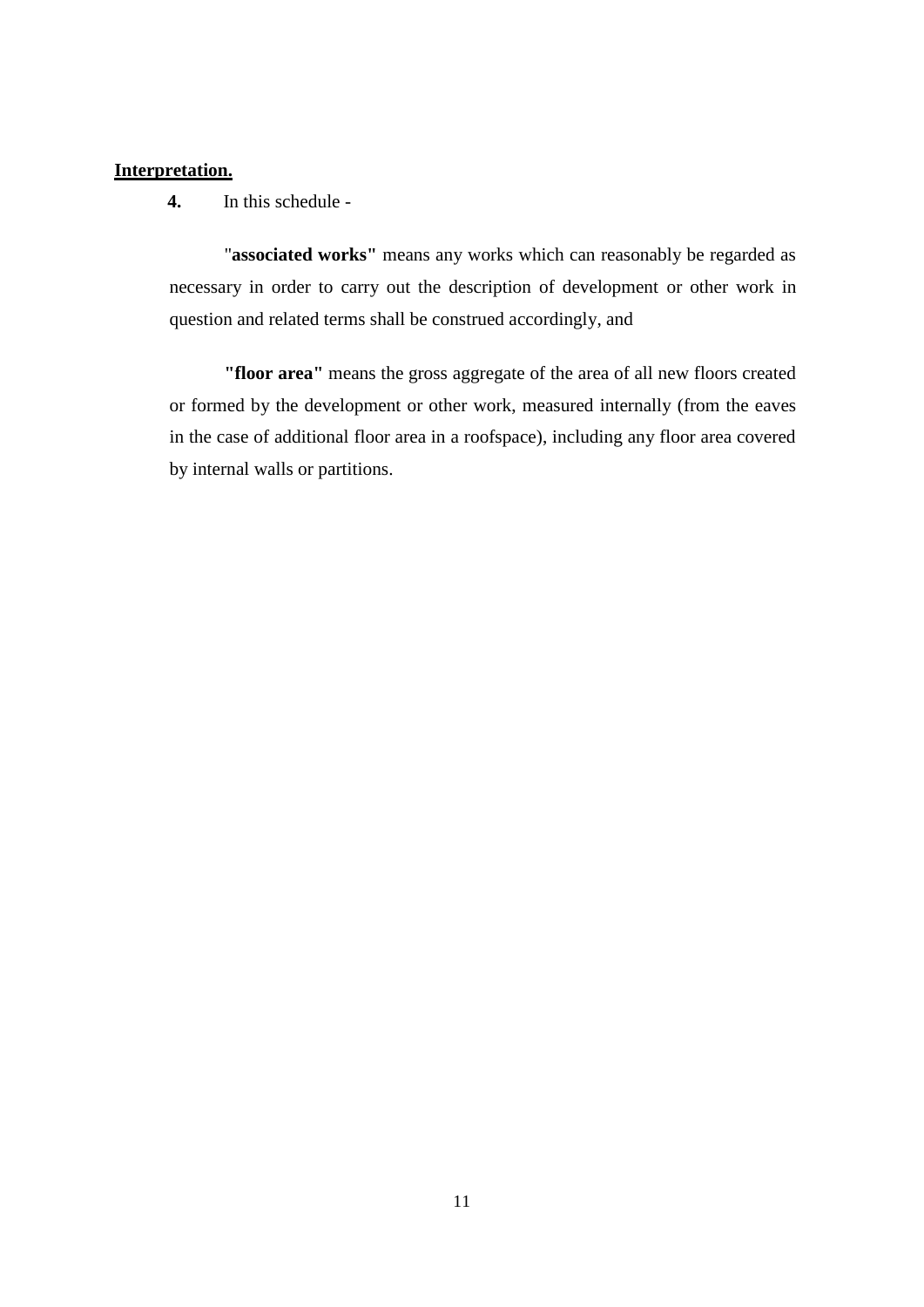## SCHEDULE 2

Section 4(1)

## TABLE OF FEES TO ACCOMPANY DEPOSIT OF PLANS UNDER THE BUILDING REGULATIONS

| <b>CATEGORY</b> | <b>BUILDING WORK OR MATERIAL CHANGE OF USE TO</b>                      | <b>FEE</b> |
|-----------------|------------------------------------------------------------------------|------------|
|                 | <b>WHICH PLANS RELATE</b>                                              | £          |
| $\mathbf{1}$    | The creation of a new dwelling, by its erection or by a material       |            |
|                 | change of use of a building, including any associated building         |            |
|                 | work.                                                                  |            |
| $\mathbf{A}$    | for each dwelling-house created                                        | 500        |
| B               | for each flat created                                                  | 400        |
| $\overline{2}$  | $The -$                                                                |            |
|                 |                                                                        |            |
|                 | erection or material change of use of a building, or<br>(a)            |            |
|                 |                                                                        |            |
|                 | (b)<br>extension or other material alteration to a building,           |            |
|                 |                                                                        |            |
|                 | not falling within category 1 including any associated building        |            |
|                 | work.                                                                  |            |
| $\mathbf{A}$    | of less than 20 square metres in floor area                            | 200        |
| B               | of 20 square metres or more, but less than 50 square metres, in floor  | 250        |
|                 | area                                                                   |            |
| $\mathbf C$     | of 50 square metres or more, but less than 100 square metres, in floor | 300        |
|                 | area                                                                   |            |
| D               | of 100 square metres or more, but less than 250 square metres, in      | 350        |
|                 | floor area                                                             |            |
| E               | of more than 250 square metres in floor area                           | 500        |
| ${\bf F}$       | for the erection of a garage, carport, conservatory or sun lounge      | 120        |
|                 |                                                                        |            |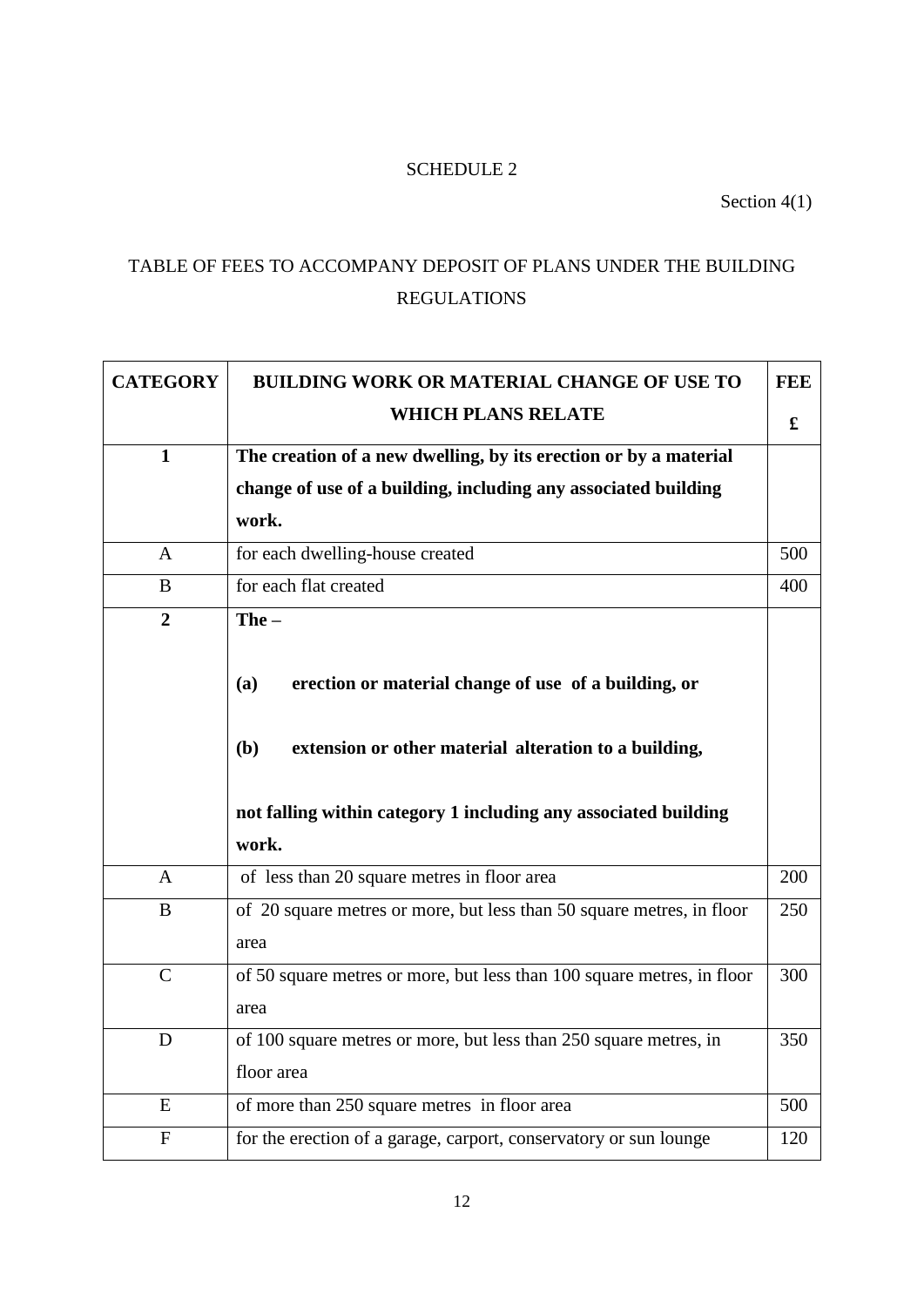|               | within the curtilage of a dwelling, for each such garage, carport,        |     |
|---------------|---------------------------------------------------------------------------|-----|
|               | conservatory or sun lounge                                                |     |
| 3.            | The carrying out of any specified building work not carried out           |     |
|               | as part of building work falling within any other category in this        |     |
|               | Table.                                                                    |     |
| $\mathbf{A}$  | for the provision or alteration of a drainage system, including the       | 100 |
|               | installation of a cesspit, for any number of such drainage systems        |     |
| B             | for the erection of a retaining wall, for any number of such walls        | 100 |
| $\mathcal{C}$ | for building work involving the underpinning of a building, for any       | 150 |
|               | number of such buildings underpinned                                      |     |
| D             | for the installation of a swimming pool or spa (including any plant       | 120 |
|               | room, pool room or other room required in relation to such swimming       |     |
|               | pool), for any number of such pools or spas                               |     |
| ${\bf E}$     | for the construction of a road, for any number of such roads              | 120 |
| ${\bf F}$     | for the demolition of a building, for any number of buildings             | 100 |
|               | demolished                                                                |     |
| G             | for the provision or material alteration of a controlled service or       | 50  |
|               | fitting not falling within any other sub-category to this category, for   |     |
|               | any number of the same                                                    |     |
| H             | for the replacement of existing windows or external doors within an       | 75  |
|               | existing aperture, for any number of such windows or external doors       |     |
| $\mathbf I$   | for the material alteration of a building, other than an alteration       | 120 |
|               | falling within any other sub-category in this Table, where the            |     |
|               | estimated cost of the building work is less than $£10,000$ , for each of  |     |
|               | the same                                                                  |     |
| $\mathbf{J}$  | for the alteration of a building, other than an alteration falling within | 300 |
|               | any other sub-category in this Table, where the estimated cost of the     |     |
|               | building work is $£10,000$ or more, for each of the same                  |     |

## **NOTES TO THE TABLE OF FEES**

## **Retrospective applications.**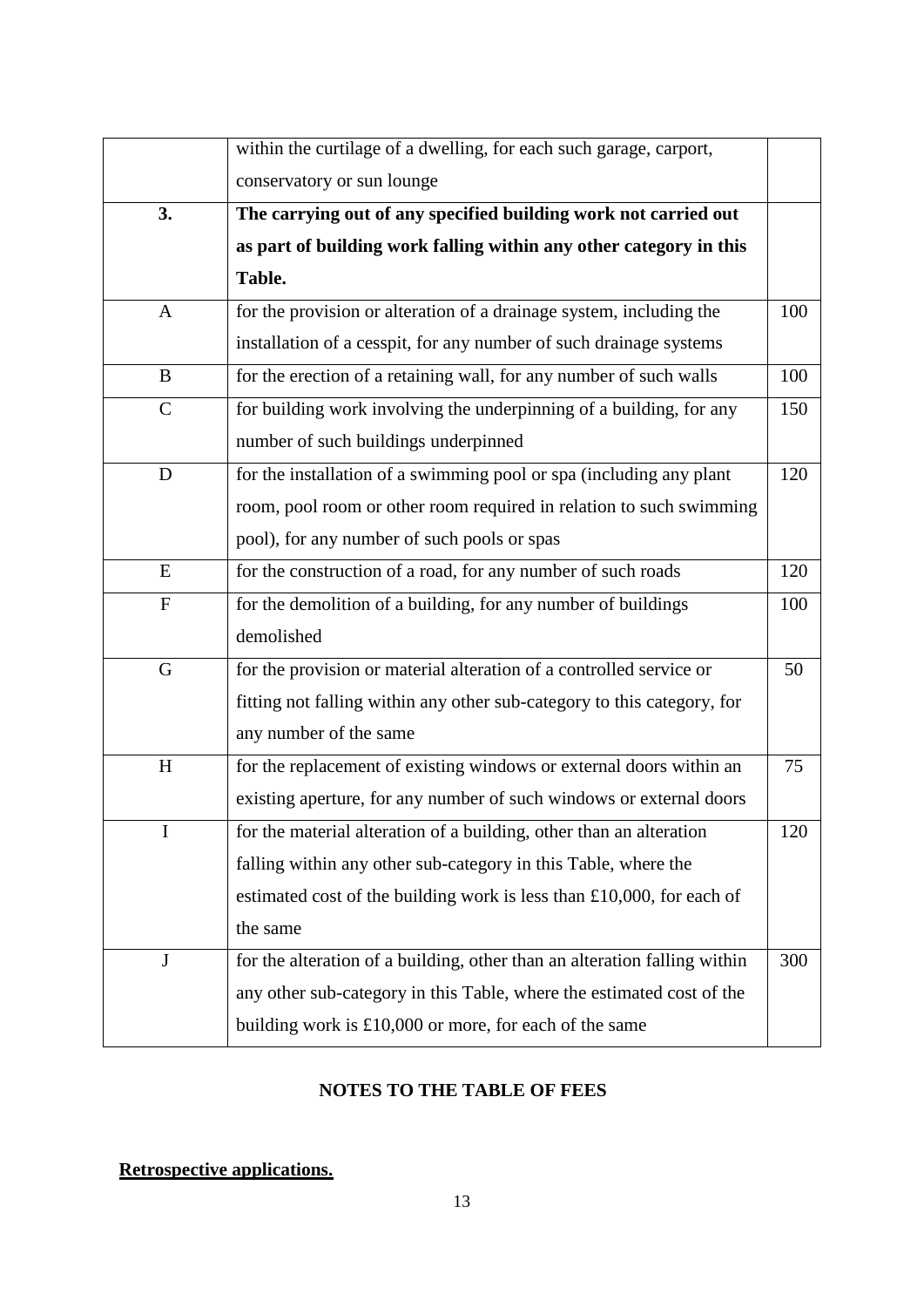**1.** Where a deposit of full plans is made in respect of building work or a material change of use which has been carried out without approval of plans required under the building regulations the fee payable, to the extent that such plans relate to such work or change of use, is double that otherwise payable in accordance with this Schedule.

#### **Building work or a material change of use in more than one sub-category.**

**2.** (1) Where the deposit of full plans is made in respect of more than one sub-category of building work or material change of use listed in the Table, the fee payable is, subject to the following provisions of this Schedule, the aggregate of all the fees payable in respect of the building work or material change of use in question.

- (2) Despite subparagraph (2)
	- (a) where a category or sub-category of building work or material change of use is described as including works associated with that building work or material change of use a separate fee is not payable in respect of those associated building works where they also fall within another category or sub-category of the Table, and
	- (b) where demolition is necessary to carry out building work falling within any category of this Table no additional fee is payable in respect of that demolition.

#### **Alterations to previously approved plans.**

**3**. A deposit of full plans that seeks to revise previously approved plans is charged at the rate applicable to the revision. For example, a deposit of full plans to alter the internal layout of a dwelling as shown on previously approved full plans would be charged as for an alteration falling under category 2.

#### **Category 2.**

**4.** (1) Where a deposit of full plans relates to building work falling within